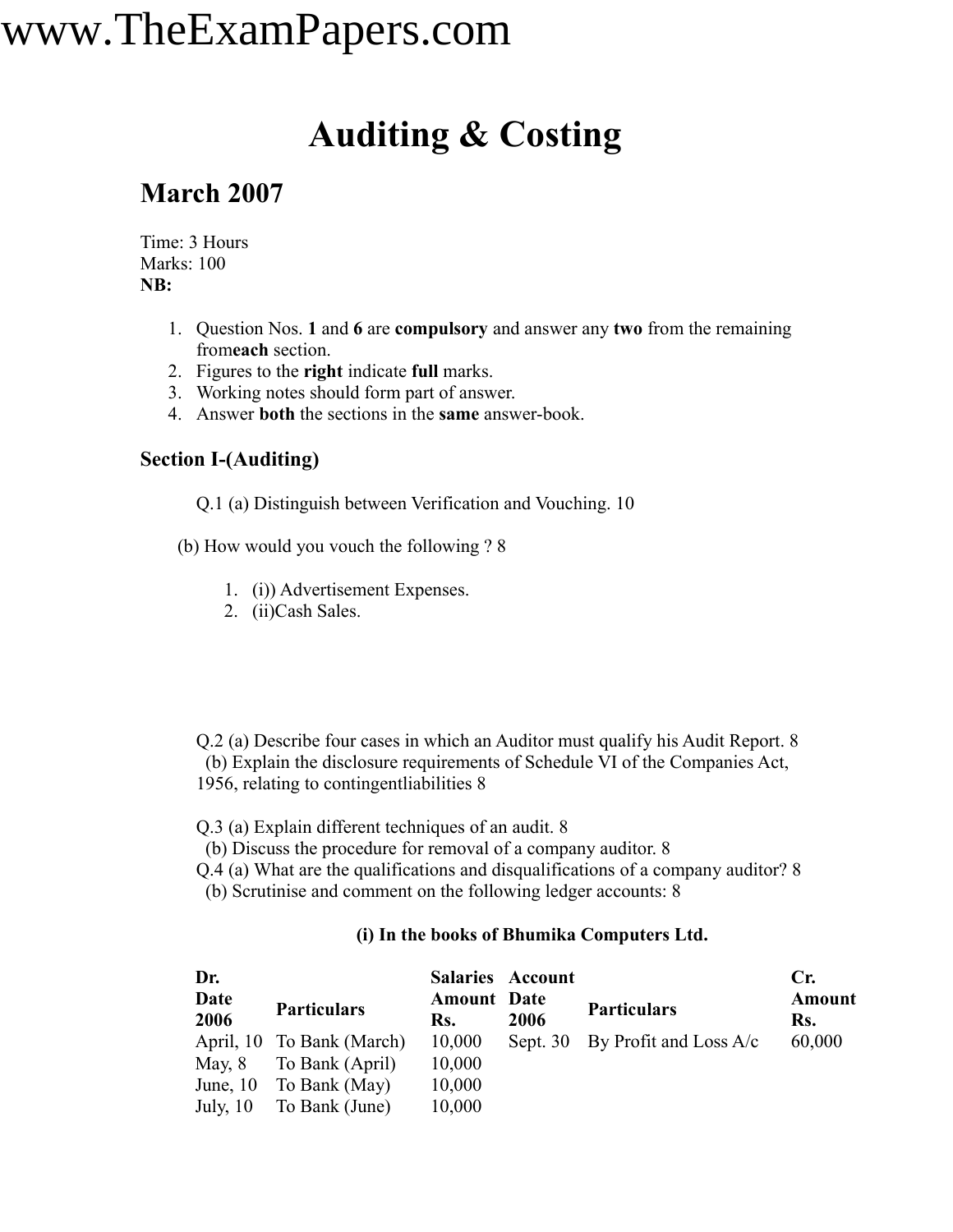| Total                    | 60,000 | <b>Total</b> | 60,000 |
|--------------------------|--------|--------------|--------|
| Sept, 10 To Bank (Aug.)  | 10,000 |              |        |
| Aug, $10$ To Bank (July) | 10,000 |              |        |

#### **(ii)In the books of M/s. Paresh & Sons Ltd.**

| Dr.             |                        | <b>Interest</b><br>on | <b>Investment</b><br>Account |                        | Cr.           |
|-----------------|------------------------|-----------------------|------------------------------|------------------------|---------------|
| Date<br>2006-07 | <b>Particulars</b>     | Amount<br>Rs.         | Date<br>2006-07              | <b>Particulars</b>     | Amount<br>Rs. |
| April,1         | To Interest<br>Accrued |                       | June, $30$                   | By Bank                | 2,400         |
|                 | on Investment          | 1,200                 | Sept., 30                    | By Bank                | 1,600         |
|                 | March 31To P $&$ L A/c | 6,600                 | Dec., 31                     | By Bank                | 2,400         |
|                 |                        |                       | March, 31                    | By Interest<br>Accrued |               |
|                 |                        |                       |                              | on Investment          | 1,400         |
|                 | <b>Total</b>           | 7,800                 |                              | Total                  | 7,800         |

Q.5 Write short notes on any four of the followings:- 20

(a) Secret Reserves.

(b) Casual vacancy in the office of the auditor.

- (c) Teeming and Lading.
	- (d) Impact of EDP on Auditing.

(e) Internal check.

(f) Importance of Internal Audit.

#### **Section II (Costing).**

Q.6 Mr. Raj Contractors and Builders have obtained a contract for constructing a Housing Complex. The contract work commenced on 1st July, 2003 and was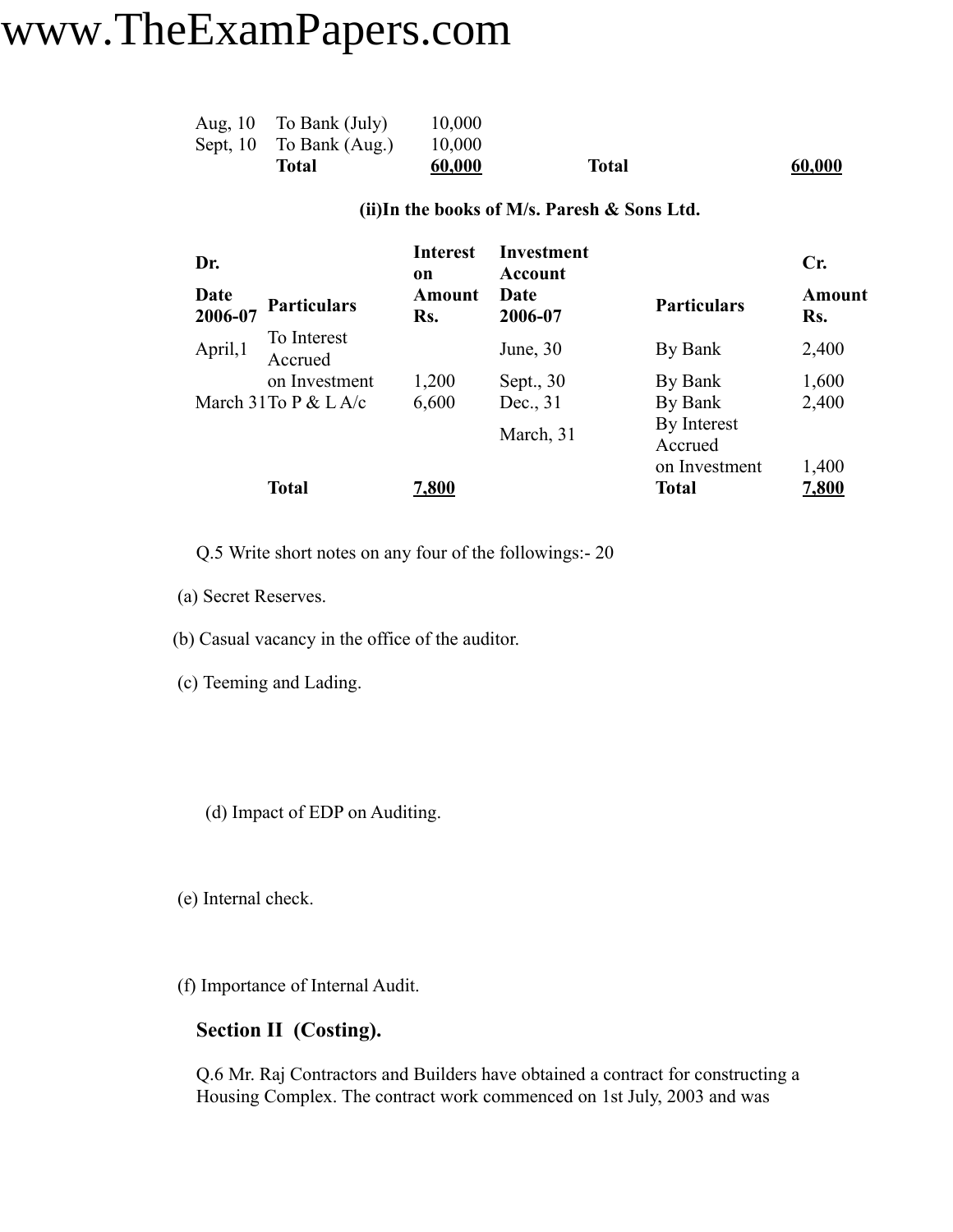completed on 31st January, 2006. The year ending of the company is 31st March. The contract price was Rs. 800 lacs. 20

The Contractee agrees to pay 90% of the value of the work done as certified by the Architect immediately. A machine costing Rs. 60,00,000 was specially bought and used for the contract. The residual value of the machine as on 31st January, 2006 was Rs. 29,00,000. Depreciation is to be effected on a straight line basis.

You are provided with the following information: $\hat{a}\hat{\epsilon}$ "

| <b>Particulars</b>                                                                     | 2003-04   |           | 2005-06     |  |
|----------------------------------------------------------------------------------------|-----------|-----------|-------------|--|
|                                                                                        | Rs.       | Rs.       | Rs.         |  |
| <b>Materials Purchased</b>                                                             | 27,50,000 | 86,25,000 | 19,75,000   |  |
| Direct Labour                                                                          | 78,52,500 | 90,36,500 | 1,03,00,000 |  |
| <b>Architect Fees</b>                                                                  | 2,50,000  | 4,50,000  | 5,00,000    |  |
| <b>Supervision Charges</b>                                                             | 1,22,000  | 1,85,000  | 2,76,000    |  |
| Overhead Charges                                                                       | 67,75,500 | 41,66,500 | 87,11,000   |  |
| Materials on Site at the end of the year                                               | 50,000    | 1,25,000  | 75,000      |  |
| Uncertified Work at the end of the year                                                | 2,00,000  | 4,00,000  |             |  |
| Money Received from the Contractee during the year $1,80,00,0003,60,00,0002,60,00,000$ |           |           |             |  |

As per the policy of the company, no profit is to be considered unless the certified work completed exceeds 20% of the total contract price. Thereafter, profit is to be taken credit for in the same proportion as the cumulative amount received bears to the contract price.

#### **Prepare:**

(i) Contract Account for all three years and

(ii) Show the relevant extracts on the Assets side of Balance Sheet as on 31st March of every year.

Q.7 M/s. XYZ and Company manufacture a chemical which passes through three processes. The following particulars gathered for the month of January, 2006.:- 15

| <b>Particulars</b>                                  | <b>Process I</b>      | <b>Process II</b> | <b>Process III</b> |
|-----------------------------------------------------|-----------------------|-------------------|--------------------|
| Material (litre)                                    | 400                   | 208               | 168                |
| Materials Cost                                      | Rs. 38,400            | Rs. 18,800        | Rs. 6,000          |
| Wages                                               | Rs. 7,680             | Rs. 7,600         | Rs. 2,200          |
| Normal Loss $(\%$ of input)                         | $4\%$                 | $5\%$             | $5\%$              |
| Scrap Sale Value                                    | $\hat{a} \in \hat{C}$ | Rs. 3 per litre   |                    |
| <b>Output Transferred to next Process</b>           | 50%                   | 40%               |                    |
| Output Transferred to Warehouse                     | $50\%$                | 60%               | $100\%$            |
| Overheads are charged $\omega$ 50% of Direct Wages. |                       |                   |                    |
| Vou are required to prepare Process Accounts        |                       |                   |                    |

You are required to prepare Process Accounts.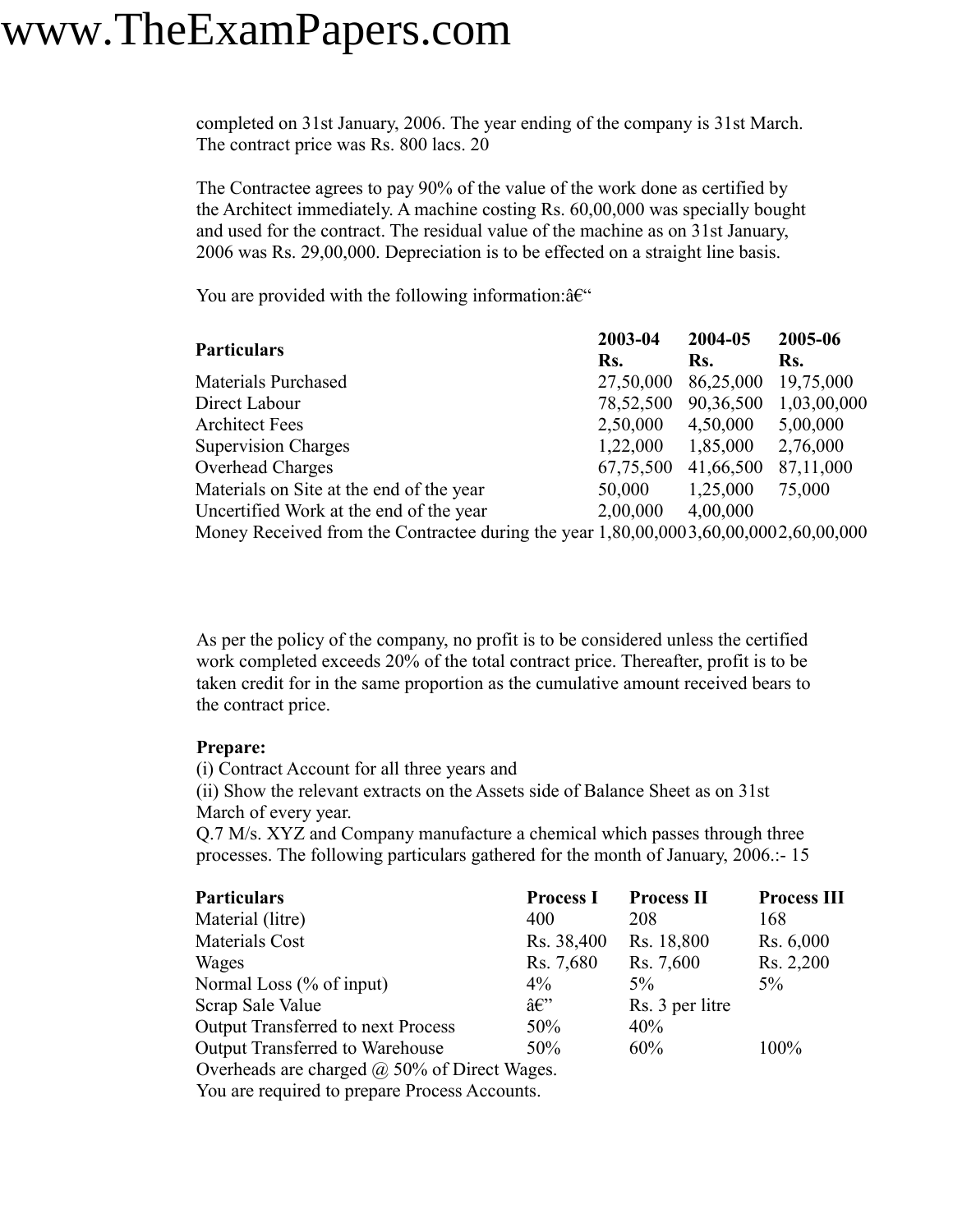Q.8 The Management of a manufacturing concern has approached the Costing Department to find out the cost of 6,000 units. The cost analysis of 4000 units gives the following results :- 15

(i) Materials Rs. 90,000. (ii)Labour Rs. 50,000. (iii) Direct Expenses Rs. 1,000. (iv)Factory Overheads Rs. 2,000. (v)Administrative Overheads Rs. 1,600. (vi)Selling and Distribution Overheads Rs. 800. The further details in this connection are as follows:- (a) An increase of 10% is expected in the cost of raw material and 5% in the cost of labour. (b) 70% of the factory overheads are fixed and 30% are variable. (c) The ratio of fixed and variable part of administration overheads is 60:40. (d) 50% of the Selling and Distribution overheads are fixed. The management desires to charge 25% profit on sale price. Prepare cost statement with maximum break up of cost and ascertain selling price for the production of 6000 units.

Q.9 (a) A company produces and sells 1500 units of a commodity at Rs. 20 each. The variable cost of production isRs. 12 per unit and fixed cost Rs. 8,000 per annum: - 15

#### **Calculate:**

(i) PN ratio.

(ii) Sales at break-even point and

(iii) Additional sales required to earn the same amount of profit if selling price is reduced by 10 percent.

(b) Calculate Material and Labour variances from the following data:

| Standard (Per Unit)                      |                              |
|------------------------------------------|------------------------------|
| Material                                 | 6 kg $\omega$ Rs. 4 per kg.  |
| Labour                                   | 4 hours $(a)$ Rs. 4 per hour |
| Actual Production for the month          | 12500 units                  |
| Actual Material Price per kg.            | Rs. 4.50                     |
| Material used during the month           | 78000 kg.                    |
| Direct Labour hours worked               | 48000 hours                  |
| Actual Wages rate per hour               | Rs. 3.50                     |
| Q.10 Write short notes on any three : 15 |                              |

(a) Purpose of Reconciliation of Cost and Financial Accounting.